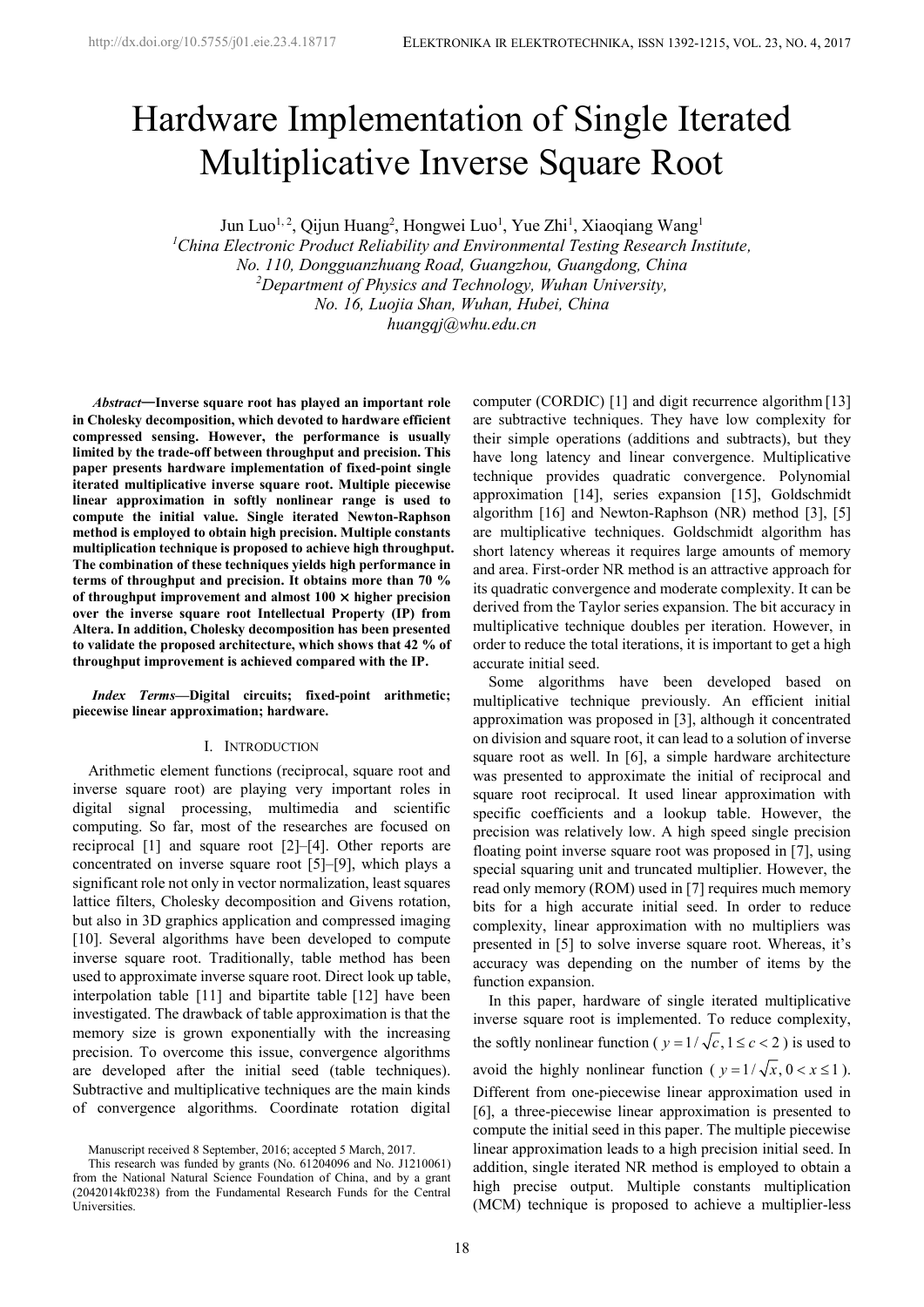and memory-free approach, which leads to a high throughput and precision. A softly non-linear function  $y = 1/\sqrt{c}$ , for the square root reciprocal. The combination of these<br>techniques leads to good performance trade off for most  $1 \leq c < 2$  is presented to solve  $y = 1/\sqrt{x}, 0 < x \leq 1$  so as to techniques leads to good performance trade-off for most applications. Experiment results show competitive throughput and precision improvement over Intellectual Property (IP) from Altera.

# II. PROPOSED INVERSE SOUARE ROOT

In the inverse square root approximation, errors  $(E_{total})$ can be caused by the approximated methods and the truncation processes in hardware implementation. Shown in (1), *Emethod* and *Etruncat* denote the error caused by approximation algorithm and truncation, respectively. The errors derived from width representation of a data and shifts in an algorithm are included in the truncation in terms of bits. These errors are related to specific hardware framework. In order to evaluate the performance of different approximating algorithms, error of *Emethod* is analysed in this section

$$
E_{total} = E_{method} + E_{truncat}.
$$
 (1)

Absolute error comparison of different approximating methods has been shown in Fig. 1, in which M1 is the method of single NR combined with eight-piecewise linear approximation in highly non-linear range. The method of single NR with table approximation is presented in M2 and Absolute error comparison of different approximating and and the multiple of the multiple size ( 10 cm in the directed tump size ( 10 cm in the cosmol of the multiple consumed. Three can be caused by the approximation, er and the mother and the most controllation of the method in Figs. 1. In the method is upplied the multiple in the controllation processes in hardware implementation. Shown in category) is used to compute the seed by and  $E$ different piecewise linear approximation in softly non-linear range with single NR has been presented in M4 and M5, where there are three-piecewise segments in M4 and four-piecewise segments in M5. The mean absolute errors of the different methods are also denoted in Fig. 1. It can be seen that the proposed M4 provides relatively fewer error than M3, which indicates that three-piecewise linear approximation is more effective (higher precision) than table approximation algorithms, error of  $E_{method}$  is analysed in this section<br>  $E_{total} = E_{method} + E_{truncat}$ . (1)<br>
Absolute error comparison of different approximating<br>
methods has been shown in Fig. 1, in which M1 is the method<br>
of rangle NR with table using the size of  $2^7 \times 7$  bits. It has an average error of  $10^{-5}$  in M4. It can be found that M1 has a slightly better precision than M4 on the average because it uses more coefficients in approximation. M2 gives the best precision among all the methods on average, which implies more memory bits with NR method can improve the precision effectively. Compared with M1, M5 shows a slightly better precision at the same<br>number of approximation coefficients (eight even and eight three-piecewise linear approximation of  $1/\sqrt{c}$  and  $\sqrt{2}/\sqrt{c}$ number of approximation coefficients (eight even and eight odd coefficients in M5, sixteen coefficients in M1). This indicates that the softly non-linear approach outperforms the  $P0$  shift is supposed to accomplish (3). Three multipliers highly non-linear method for linear approximation. The precision gain obtained by M2 and M5 is based on higher complexity (more memory bits in M2 and more approximating coefficients in M5) compared to M3 and M4, respectively. To find a good performance trade-off, the proposed M4 is a competitive option for high precision and high throughput applications.

# *B.Proposed Approximating Method and Hardware Architecture*

Initial approximation and NR method are combined in this paper to yield a competitive method in terms of throughput

*A.Precision Analysis of Different Approximating Methods* and precision. A softly non-linear function y<br>sort reciprocal. The combination of these<br>oot reciprocal. The combination of these<br>typeriment results show competitive get the initial seed. The variable x is represent<br>precis KA IR ELEKTROTECHNIKA, ISSN 1392-1215, VOL. 23, NO. 4, 2017<br>and precision. A softly non-linear function  $y = 1/\sqrt{c}$ ,<br> $1 \le c < 2$  is presented to solve  $y = 1/\sqrt{x}$ ,  $0 < x \le 1$  so as to<br>get the initial seed. The variable x is r KA IR ELEKTROTECHNIKA, ISSN 1392-1215, VOL. 23, NO. 4, 2017<br>and precision. A softly non-linear function  $y = 1/\sqrt{c}$ ,<br> $1 \le c < 2$  is presented to solve  $y = 1/\sqrt{x}$ ,  $0 < x \le 1$  so as to<br>get the initial seed. The variable *x* is get the initial seed. The variable  $x$  is represented in  $(2)$ , where  $\alpha$  is the number of leading zero, and  $w$  is the width of *c*. In addition,  $c_{w-1} = 1$ . Thus, inverse square root can be derived in (3) based on the parity of number  $\alpha$  (even and odd). Integer *k* is a positive number. Number of leading zero KA IR ELEKTROTECHNIKA, ISSN 1392-1215, VOL. 23, NO. 4, 2017<br>
and precision. A softly non-linear function  $y = 1/\sqrt{c}$ ,<br>  $1 \leq c < 2$  is presented to solve  $y = 1/\sqrt{x}$ ,  $0 < x \leq 1$  so as to<br>
get the initial seed. The variable x more extra complexity will be consumed. Three-piecewise linear approximation (belongs to the interpolation table category) is used to compute the seed  $(y_0)$  in (4), where a 5, VOL. 23, NO. 4, 2017<br>
function  $y = 1/\sqrt{c}$ ,<br>  $\sqrt{x}$ ,  $0 < x \le 1$  so as to<br>
s represented in (2),<br>
b, and w is the width<br>
rse square root can be<br>
number  $\alpha$  (even and<br>
umber of leading zero<br>
additions so that no<br>
med. Th and *b* indicate the multiplier and addition coefficient, respectively. The coefficients obtained through piecewise fitting are shown in Table I. ber or leading zero, and *w* is die what<br>  $y_{-1} = 1$ . Thus, inverse square root can be<br>
on the parity of number  $\alpha$  (even and<br>
oositive number. Number of leading zero<br>
it using shifts and additions so that no<br>
tity will ber. Number of leading zero<br>s and additions so that no<br>consumed. Three-piecewise<br>to the interpolation table<br>seed  $(y_0)$  in (4), where a<br>and addition coefficient,<br>btained through piecewise<br> $\frac{0.2875}{0.4081}$ <br> $\frac{0.4081}{0.$ megar *K* is a positive number. Number or leading zero<br>
an be detected using shifts and additions so that no<br>
extra complexity will be consumed. Three-piecewise<br>
approximation (belongs to the interpolation table<br>
ory) is complexity will be consumed. Three-piecewise<br>
ximation (belongs to the interpolation table<br>
used to compute the seed  $(y_0)$  in (4), where a<br>
cate the multiplier and addition coefficient,<br>
The coefficients obtained through d). Integer *k* is a positive number. Number of leading zero<br>
(c) can be detected using shifts and additions so that no<br>
ore extra complexity will be consumed. Three-piecewise<br>
ear approximation (belongs to the interpolat fts and additions so that no<br>
consumed. Three-piecewise<br>
to the interpolation table<br>
ie seed  $(y_0)$  in (4), where *a*<br>
r and addition coefficient,<br>
obtained through piecewise<br>
COEFFICIENTS.<br>
Even Odd<br>
-0.4081<br>
-0.5771<br>
-0 (belongs to the interpolation table<br>
mpute the seed  $(y_0)$  in (4), where a<br>
multiplier and addition coefficient,<br>
fficients obtained through piecewise<br>
ble I.<br>
FITTING COEFFICIENTS.<br>
Segment Even Odd<br>
1 0.4081 0.2080 0.29

TABLE I. FITTING COEFFICIENTS.

| Coefficient | Segment | Even      | Odd       |  |
|-------------|---------|-----------|-----------|--|
|             |         | $-0.4081$ | $-0.5771$ |  |
|             |         | $-0.2875$ | $-0.4066$ |  |
|             |         | $-0.2080$ | $-0.2942$ |  |
|             |         | 1.4038    | 1.9852    |  |
|             |         | 1.2485    | 1.7656    |  |
|             |         | .1209     | 1.5852    |  |

$$
x = \underbrace{0.0...0}_{\alpha} c_{w-1}...c_0, \tag{2}
$$

$$
y = \frac{1}{\sqrt{x}} = \frac{1}{\sqrt{2^{-\alpha} c}} = 2^{\alpha/2} \frac{1}{\sqrt{c}} = \begin{cases} 2^k \frac{1}{\sqrt{c}}, & \alpha = 2k, \\ 2^k \frac{\sqrt{2}}{\sqrt{c}}, & \alpha = 2k + 1, \end{cases}
$$
(3)

$$
y_0 = 2^k (ax + b). \tag{4}
$$

After the initial seed is obtained, single iterated NR method is applied to get the required precision. NR method can be derived by function  $f$  and its first derivation  $f'$  in (5) and (6), respectively. Being substituted, NR algorithm can be expressed by (7), where  $y_0$  is the initial seed:  $\frac{2}{3}$   $\frac{0.4081}{0.2875}$   $\frac{0.0871}{0.4066}$ <br>  $\frac{3}{3}$   $\frac{-0.2080}{0.2096}$   $\frac{-0.2942}{0.2984}$ <br>  $\frac{1}{1}$   $\frac{1.4038}{1.9852}$   $\frac{1.7656}{1.7656}$ <br>  $\frac{3}{3}$   $\frac{1.1209}{1.1209}$   $\frac{1.5852}{1.5852}$ <br>  $= 0.0...0c_{w-1}...c_$  $\frac{3}{1}$ <br>  $\frac{0.2080}{1}$ <br>  $\frac{0.2080}{1}$ <br>  $\frac{0.2942}{1}$ <br>  $\frac{1}{2}$ <br>  $\frac{1}{2}$ <br>  $\frac{1}{2}$ <br>  $\frac{1}{2}$ <br>  $\frac{1}{2}$ <br>  $\frac{1}{2}$ <br>  $\frac{1}{2}$ <br>  $\frac{1}{\sqrt{c}}$ <br>  $\frac{1}{\sqrt{c}}$ <br>  $\frac{1}{\sqrt{c}}$ <br>  $\frac{1}{\sqrt{c}}$ <br>  $\frac{1}{\sqrt{c}}$ <br>  $\frac{1}{\sqrt{c}}$ <br>

$$
f(y) = 1/y^2 - x,\t\t(5)
$$

$$
y_{n+1} = y_n - f(y_n) / f'(y_n),
$$
 (6)

$$
y_{n+1} = y_n (3 - xy_n^2) / 2. \tag{7}
$$

 $\frac{2}{3}$   $\frac{1.2485}{1.1209}$   $\frac{1.7656}{1.5852}$ <br>  $x = 0.0...0c_{w-1}...c_0$ , (2)<br>  $\frac{a}{\sqrt{c}}$   $\frac{1}{\sqrt{c}}$   $\frac{1}{\sqrt{c}}$   $\frac{1}{\sqrt{c}}$ ,  $\alpha = 2k$ ,<br>  $\frac{2}{\sqrt{c}}$   $\frac{1}{2}$   $\frac{1}{\sqrt{c}}$ ,  $\frac{1}{\sqrt{c}}$ ,  $\alpha = 2k + 1$ ,<br>  $y_0 = 2^k (ax + b)$ The proposed architecture is illustrated in Fig. 2, in which *y* is the inverse square root of input *x* . *P*0 is the  $y = \frac{1}{\sqrt{x}} = \frac{1}{\sqrt{2^{-\alpha}}c} = 2^{\alpha/2} \frac{1}{\sqrt{c}} = \begin{cases} 2^k \frac{1}{\sqrt{c}}, & \alpha = 2k, \\ 2^k \frac{\sqrt{2}}{\sqrt{c}}, & \alpha = 2k+1, \end{cases}$ <br>  $y_0 = 2^k (\alpha x + b).$  (4)<br>
After the initial seed is obtained, single iterated NR<br>
method is applied to get the requ for even and odd, respectively. The left shifting by *k* bits in  $\sqrt{x}$   $\sqrt{2^{-\alpha}} c$   $\sqrt{c}$   $2^k \frac{\sqrt{2}}{\sqrt{c}}$ ,  $\alpha = 2k+1$ ,<br>  $y_0 = 2^k (ax+b)$ . (4)<br>
After the initial seed is obtained, single iterated NR<br>
method is applied to get the required precision. NR method<br>
can be derived by functio are needed in the NR method. In order to reduce the complexity, the additional multiplier in the initial approximation process is eliminated by MCM technique (also known as common sub-expression elimination (CSE)). The principle of MCM is to reduce the complexity by finding common items in expressions, and the multiplication is (5) and (6), respectively. Being substituted, NR algorithm can<br>be expressed by (7), where  $y_0$  is the initial seed:<br> $f(y) = 1/y^2 - x$ , (5)<br> $y_{n+1} = y_n - f(y_n)/f'(y_n)$ , (6)<br> $y_{n+1} = y_n(3 - xy_n^2)/2$ . (7)<br>The proposed architecture is ill reduced by Spiral Project[17]. In the single precision floating point standard, there are 23 bits of fraction. To be applied to a wide application, 28 bits of fixed-point is chosen in this paper  $(x$  is scaled by  $2^{26}$ ).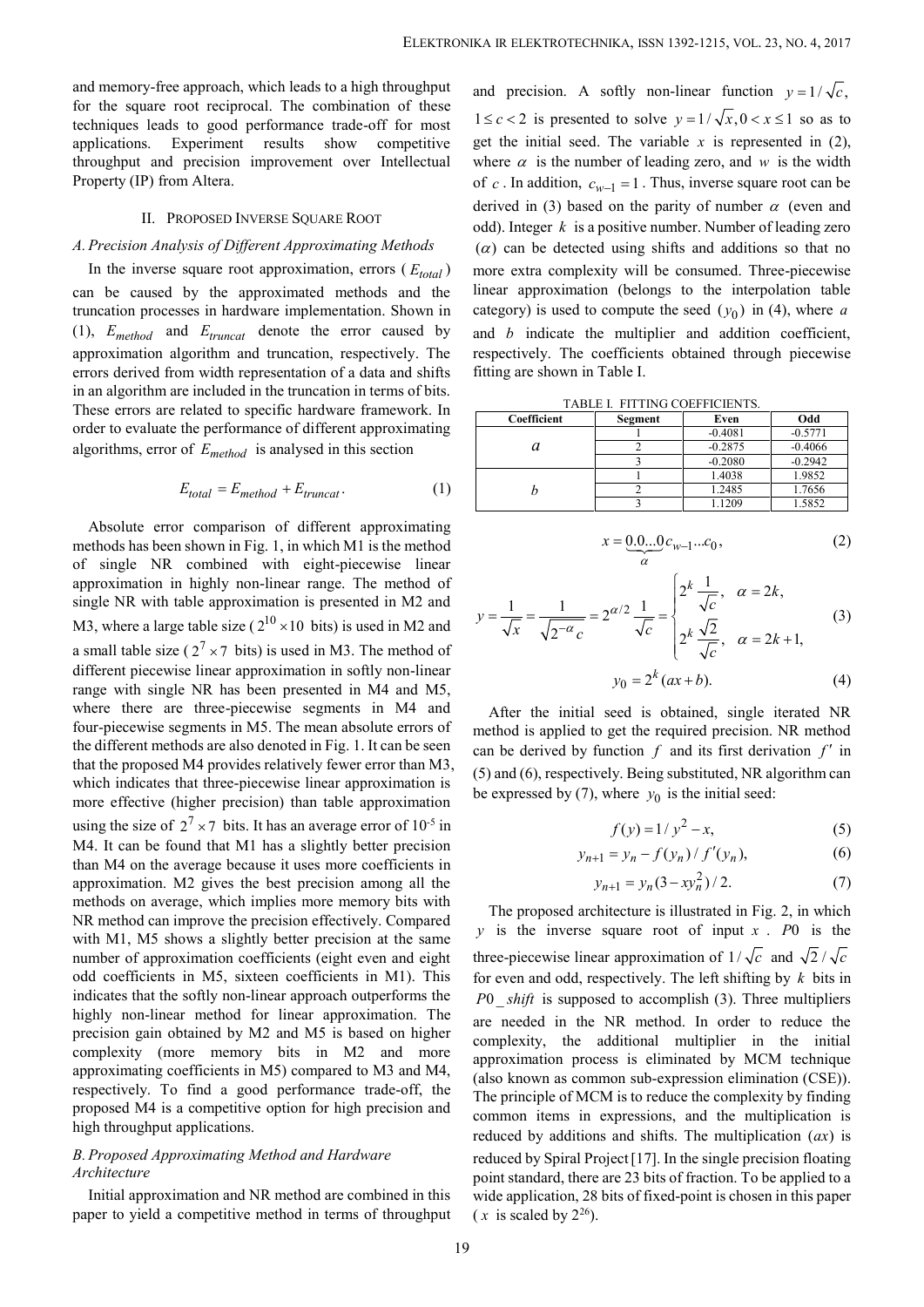

Fig. 1. Absolute error ( *Emethod* ) comparison of different approximating methods.



Fig. 2. Proposed hardware architecture of inverse square root.

## III. RESULTS AND COMPARISON

#### *A.Implementation*

To evaluate the performance of different methods, hardware architectures of inverse square root have been implemented using field programmable gate array (FPGA). Functional verifications are completed by Modelsim SE 6.2b. reduction). Synthesized results are obtained by Quartus II. Performance comparison ofdifferent approximating methods (shown in Fig. 2. Proposed hardware architecture of inverse square root.<br>
The same of the calculation of inverse square root.<br>
III. RESULTS AND COMPARISON<br>
The same of the calculation of comparison of the calculation of the calcula in terms of complexity and throughput. The complexity is measured by the logic element (*LE*), registers (*Reg*), memory bits (*Mem*), and 9-bits multipliers (*Mult*). The target device is Cyclone II EP2C35F672C6. Throughput is measured using the synthesized maximum frequency by million samples per second (*Msps*). Initial cycles (*Delayed Cycles*) are the number of clocks to compute the first output valid data. The anchor IP core (a divider plus a square root) is chosen from Quartus II 10.1 (Altera), with 20 pipelines in IP1 and 40 pipelines in IP2. The proposed hardware architecture (M4) is full pipelined. The hardware architecture of M2 and M3 can be found in previous work [10]. The hardware architecture of M11 is the same as M1 except that multiplication item (*ax* methods, simulated data in (4)) is eliminated using additions and shifts by the technique of MCM. The multipliers in M4 and M5 are also eliminated by MCM so that no memory bits are consumed.

It can be seen that more than 70 % throughput is achieved in M4 compared to IP1 at the cost of additional logic resources (8.2 %) and multipliers. Compared with IP2, there is still throughput improvement (15 %) in M4, but the resource usage is lower and the initial latency is shorter. Compared with the earlier developed direct linear approximating methods (M1 and M11), nearly 45 % throughput is obtained by M4. It should be pointed out that M5 outperforms M11 in both throughput and complexity (49 % of throughput improvement and 9 % of complexity This indicates that softly non-linear approximating outperforms highly non-linear method in complexity (Table II) and precision (Fig. 1). The direct table approximation combined with single NR method (M2 and M3 in Table II) consumes much memory bits. It can be seen from Fig. 1 and Table II that almost  $100 \times$  higher precision can be obtained in M2 at the cost of  $10 \times$  more memory bits compared to M3, which implies that a sufficient precision gain is achieved by the combination approach. If a very high precision is required, more NR iterations and more memory consumptions will be needed. Compared to direct table approximation methods (M2 and M3), the softly linear approximation methods (M4 and M5) achieve relatively comparable throughput, whereas releasing the burden of memory and decreasing the latency.

To validate the precision of different implemented from different hardware architectures has been used to analyse the absolute error, as shown in Fig. 3. Compared to the IP, all the hardware architectures (from M1 to M5) have a better precision, and about  $100 \times$  higher precision improvement has been obtained in the proposed M4. Additionally, M11 has the same precision as M1 because they use the same approximating method. Taken into account the factors of throughput,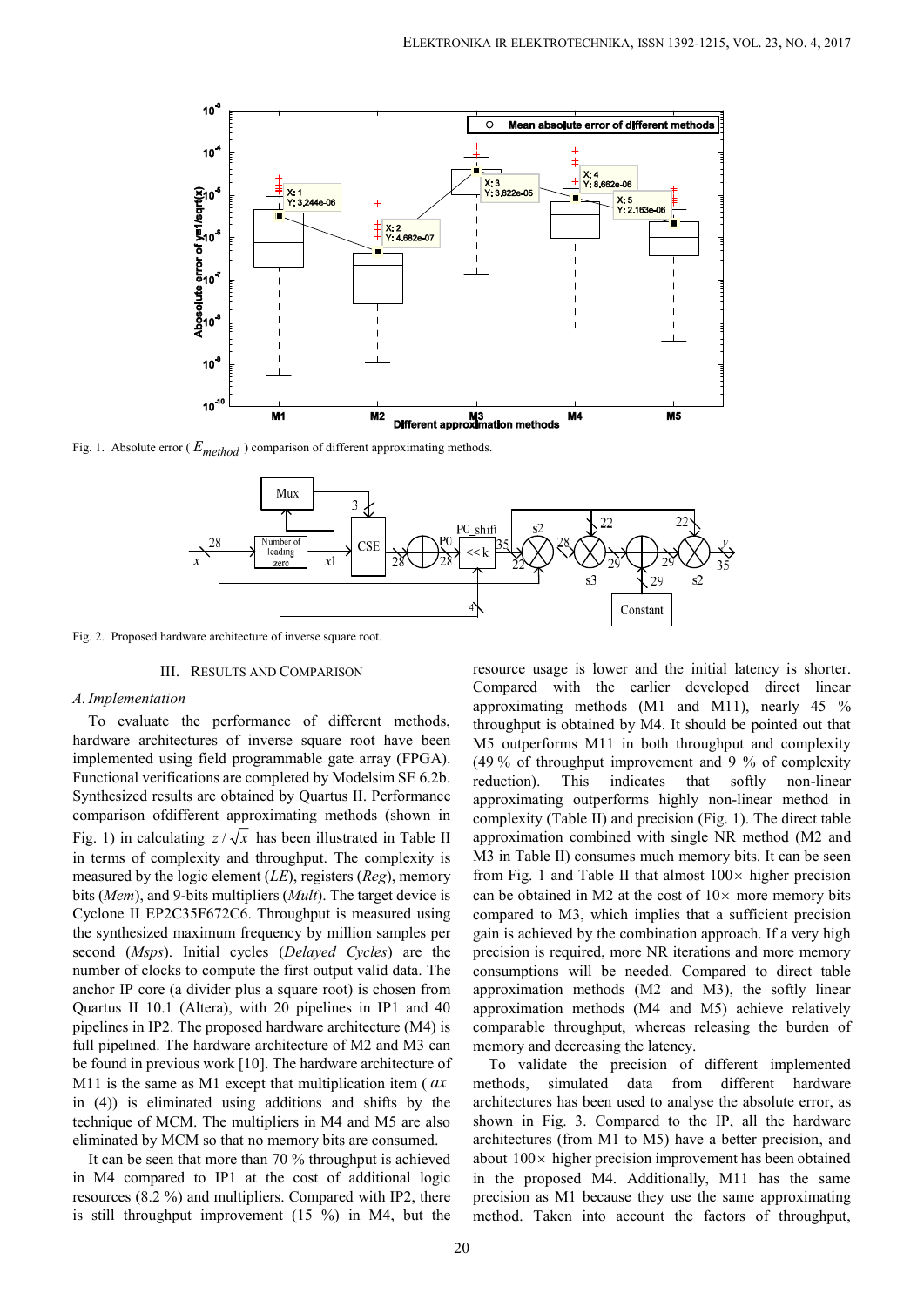complexity and precision, the proposed M4 offers a competitive option for most applications. It requires only single NR iteration and achieves an average precision of  $10^{-5}$ . As a result, the proposed hardware architecture shows high throughput and high precision improvement over IP from Altera at the cost of almost the same logic element resources.

# *B.Application in Cholesky Decomposition*

The algorithm of column-oriented Cholesky decomposition is illustrated in Fig. 4, where *N* is the order of matrix *A* and *a* is the element of matrix *A* . Variables **ELEKTRONIKA IR ELEKTRONIKA IR ELEKTRONIC**<br> **issingle NR iteration and achieves an average precision of 10<sup>-3</sup>. decomposition<br>
Single NR iteration and achieves an average precision of 10<sup>-3</sup>. decomposition<br>
As a result, th** latency delay of division in *PE*2, inverse square root and a multiplier are implemented to replace *PE*1 and *PE*2 in Fig.4.

. decomposition. Different hardware architectures in previous section are implemented to evaluate the performance of Cholesky

| competitive option for most applications. It requires only<br>single NR iteration and achieves an average precision of $10^{-5}$ .<br>As a result, the proposed hardware architecture shows high                                                                                                                                                                                             |                                                           |                 |                  | implemented to evaluate the performance of Cholesky                                                                                                                                                                                                                                                                                                                                                                                                                                                                                                                                    |                                                                        |                       |  |  |
|----------------------------------------------------------------------------------------------------------------------------------------------------------------------------------------------------------------------------------------------------------------------------------------------------------------------------------------------------------------------------------------------|-----------------------------------------------------------|-----------------|------------------|----------------------------------------------------------------------------------------------------------------------------------------------------------------------------------------------------------------------------------------------------------------------------------------------------------------------------------------------------------------------------------------------------------------------------------------------------------------------------------------------------------------------------------------------------------------------------------------|------------------------------------------------------------------------|-----------------------|--|--|
|                                                                                                                                                                                                                                                                                                                                                                                              |                                                           |                 |                  | decomposition.<br>Hardware architecture of Cholesky decomposition is                                                                                                                                                                                                                                                                                                                                                                                                                                                                                                                   |                                                                        |                       |  |  |
| throughput and high precision improvement over IP from                                                                                                                                                                                                                                                                                                                                       |                                                           |                 |                  |                                                                                                                                                                                                                                                                                                                                                                                                                                                                                                                                                                                        | illustrated in Fig. 5, where the module of Inverse Square Root         |                       |  |  |
| Altera at the cost of almost the same logic element resources.                                                                                                                                                                                                                                                                                                                               |                                                           |                 |                  | is implemented by the method of M1, M3, M4 and IP,                                                                                                                                                                                                                                                                                                                                                                                                                                                                                                                                     |                                                                        |                       |  |  |
| B. Application in Cholesky Decomposition<br>factorization, and inverse square root is the critical path in<br>Cholesky factoring. High throughput hardware architecture<br>of inverse square root can accelerate Cholesky<br>decomposition.<br>algorithm<br>The<br>decomposition is illustrated in Fig. 4, where $N$ is the order<br>of matrix A and a is the element of matrix A. Variables | Cholesky decomposition is the key process in matrix<br>of | column-oriented | Cholesky         | respectively. Parallel multipliers are proposed to process the<br>data so as to accelerate the updating task. Three-port random<br>access memory (RAM) is used to store the input and output<br>matrix data. The module of <i>Control logic</i> is served as the<br>status controller.<br>To demonstrate the efficiency of the proposed inverse<br>square root, comparison results of Cholesky decomposition<br>using different inverse square root approximating methods<br>are shown in Table III. Target device is Stratix II<br>EP2S130F1508C3 for its many input/output pins. The |                                                                        |                       |  |  |
| $i, j, k$ are circulating elements. In order to avoid the long                                                                                                                                                                                                                                                                                                                               |                                                           |                 |                  | throughput $(T)$ is determined by $(8)$ , where S denotes the                                                                                                                                                                                                                                                                                                                                                                                                                                                                                                                          |                                                                        |                       |  |  |
| latency delay of division in PE2, inverse square root and a<br>multiplier are implemented to replace PE1 and PE2 in Fig. 4.                                                                                                                                                                                                                                                                  |                                                           |                 |                  | $(F_{max}$ in Table III).                                                                                                                                                                                                                                                                                                                                                                                                                                                                                                                                                              | input samples per cycle, and $f_{\text{max}}$ is the maximum frequency |                       |  |  |
|                                                                                                                                                                                                                                                                                                                                                                                              |                                                           |                 |                  | TABLE II. PERFORMANCE COMPARISON IN COMPUTING $z/\sqrt{x}$ .                                                                                                                                                                                                                                                                                                                                                                                                                                                                                                                           |                                                                        |                       |  |  |
| Method                                                                                                                                                                                                                                                                                                                                                                                       | LE                                                        | Reg             | Mem              | Mult                                                                                                                                                                                                                                                                                                                                                                                                                                                                                                                                                                                   | <b>Throughput/Msps</b>                                                 | <b>Delayed Cycles</b> |  |  |
| IP1                                                                                                                                                                                                                                                                                                                                                                                          | 1132                                                      | 693             | 88               | $\mathbf{0}$                                                                                                                                                                                                                                                                                                                                                                                                                                                                                                                                                                           | 80.54                                                                  | 21                    |  |  |
| IP2                                                                                                                                                                                                                                                                                                                                                                                          | 1434                                                      | 1202            | 286              | $\overline{0}$                                                                                                                                                                                                                                                                                                                                                                                                                                                                                                                                                                         | 115.58                                                                 | 41                    |  |  |
| M1                                                                                                                                                                                                                                                                                                                                                                                           | 753                                                       | 425             | 368              | 36                                                                                                                                                                                                                                                                                                                                                                                                                                                                                                                                                                                     | 133.9                                                                  | 22                    |  |  |
| M11                                                                                                                                                                                                                                                                                                                                                                                          | 1631                                                      | 950             | $\mathbf{0}$     | 32                                                                                                                                                                                                                                                                                                                                                                                                                                                                                                                                                                                     | 136.76                                                                 | 20                    |  |  |
| M <sub>2</sub>                                                                                                                                                                                                                                                                                                                                                                               | 1035                                                      | 775             | 10240            | 20                                                                                                                                                                                                                                                                                                                                                                                                                                                                                                                                                                                     | 137.7                                                                  | 22                    |  |  |
| M <sub>3</sub>                                                                                                                                                                                                                                                                                                                                                                               | 925                                                       | 719             | 896              | 16                                                                                                                                                                                                                                                                                                                                                                                                                                                                                                                                                                                     | 139.12                                                                 | 22                    |  |  |
| M <sub>4</sub>                                                                                                                                                                                                                                                                                                                                                                               | 1225                                                      | 682             | $\boldsymbol{0}$ | 32                                                                                                                                                                                                                                                                                                                                                                                                                                                                                                                                                                                     | 137.53                                                                 | 19                    |  |  |
| M <sub>5</sub>                                                                                                                                                                                                                                                                                                                                                                               | 1487                                                      | 838             | $\boldsymbol{0}$ | 32<br>19<br>141.6                                                                                                                                                                                                                                                                                                                                                                                                                                                                                                                                                                      |                                                                        |                       |  |  |
|                                                                                                                                                                                                                                                                                                                                                                                              |                                                           |                 |                  |                                                                                                                                                                                                                                                                                                                                                                                                                                                                                                                                                                                        |                                                                        |                       |  |  |



| TABLE III. NINE-ORDER CHOLESKY DECOMPOSITION OF DIFFERENT APPROXIMATING METHODS |  |
|---------------------------------------------------------------------------------|--|
|---------------------------------------------------------------------------------|--|

| <b>Method</b>  | <b>ALUT</b> | Reg  | Mem | Mult | $F_{max}$ | <b>Throughput</b> |
|----------------|-------------|------|-----|------|-----------|-------------------|
| $M0$ [18]      | 4123        | 3870 | 88  | 16   | 124.8     | 11.29             |
| M1             | 4866        | 4098 | 368 | 168  | 95.75     | 7.69              |
| M11            | 4664        | 4173 |     | 160  | 187.44    | 15.06             |
| M <sub>3</sub> | 4275        | 3980 | 896 | 152  | 175.25    | 13.64             |
| M <sub>4</sub> | 4530        | 3924 |     | 160  | 193.46    | 16.06             |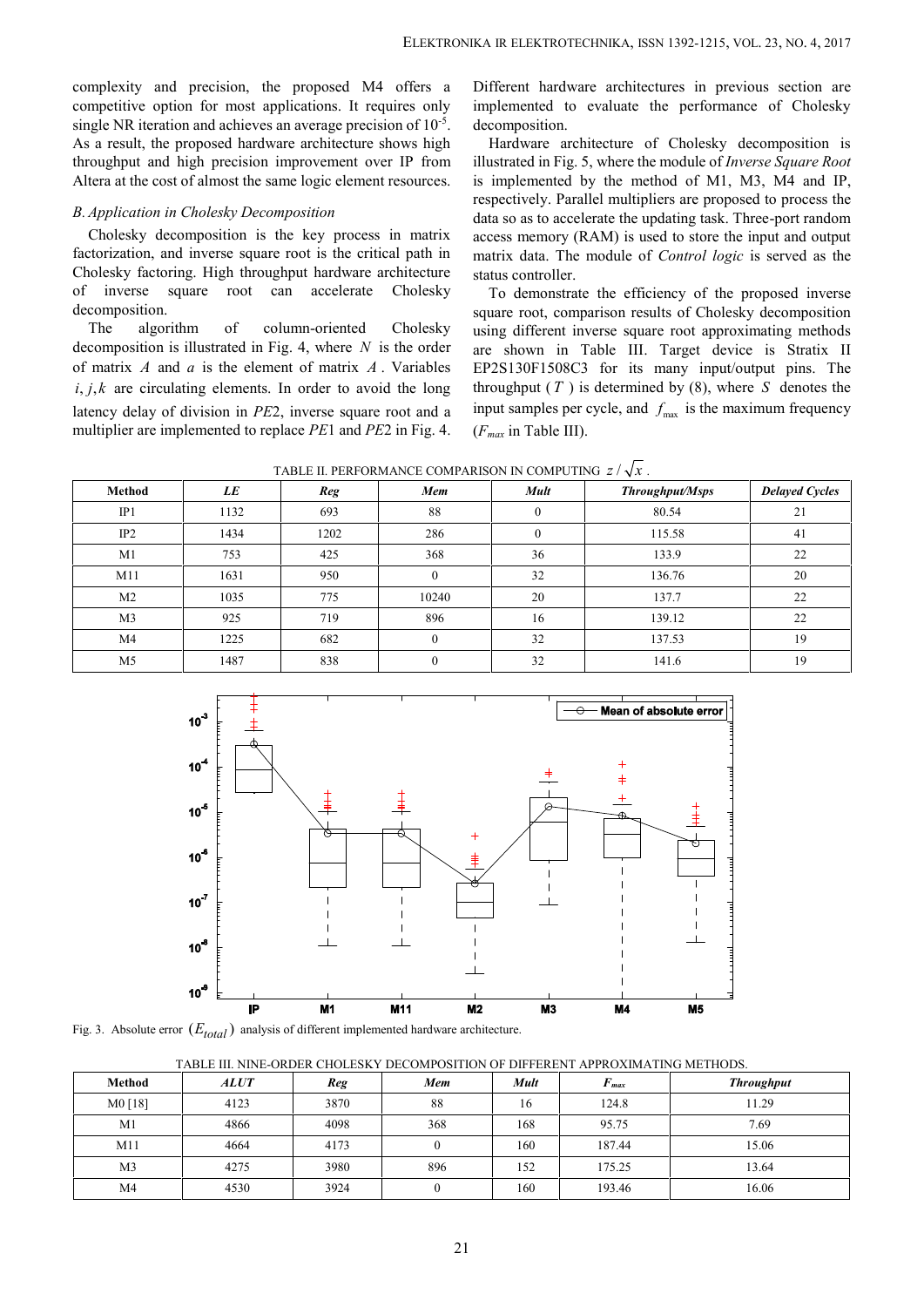Variable  $t_u$  represents the microsecond time consumed in be consumed the  $t_u$ 

$$
T = S \times f_{\text{max}} / (100 \times t_u). \tag{8}
$$

ELEKTRONIKA IR ELEKTROTECHNIKA, ISSN 1392-1215, VOL. 23, NO. 4, 2017<br>
giable  $t_u$  represents the microsecond time consumed in the consumed to get a high precision. Area efficiency is<br>
giable  $9 \times 9$  matrix at the speed of ELEKTRONIKA IR ELEKTROTECHNIKA, ISSN 1392-1215, VOL. 23, NO. 4, 2017<br>
le  $t_u$  represents the microsecond time consumed in the consumed to get a high precision. Area efficiency is<br>
ach 9x9 matrix at the speed of 100 MHz<br>
f ELEKTRONIKA IR ELEKTROTECHNIKA, ISSN 1392-1215, VOL. 23, NO. 4,<br>
be  $t_u$  represents the microsecond time consumed in<br>
and  $\theta \times 9$  matrix at the speed of 100 MHz<br>  $T = S \times f_{\text{max}}/(100 \times t_u)$ .<br>  $\pi = S \times f_{\text{max}}/(100 \times t_u)$ .<br>
(8) b ELEKTRONIKA IR ELEKTROTECHNIKA, ISSN 1392-1215, VOL. 23, NO. 4,<br>  $h_y \times 9$  matrix at the speed of 100 MHz<br>
the M<sub>2</sub> strain the speed of 100 MHz<br>  $f = S \times f_{\text{max}}/(100 \times t_u)$ .<br>
(8) the obtained in [13] with no multipliers are us ELEKTRONIKA IR ELEKTROTECHNIKA, ISSN 1392-1215, VOL.<br>
<br> *u* represents the microsecond time consumed in<br>  $T = S \times f_{\text{max}}/(100 \times t_u)$ .<br>
(8) be obtained in 113] with no multipliers are used.<br>
precision of 10<sup>3</sup> at four segments ELEKTRONIKA IR ELEKTROTECHNIKA,<br>
Variable  $t_u$  represents the microsecond time consumed in the consumed to get a h<br>
blving each 9×9 matrix at the speed of 100 MHz<br>  $T = S \times f_{\text{max}}/(100 \times t_u)$ .<br>  $T = S \times f_{\text{max}}/(100 \times t_u)$ .<br>
(8) t **ELEKTRONIKA IR ELEKTROTECHNIKA**, ISSN 1392-1215, VOL. 23, No<br>
able  $t_u$  represents the microsecond time consumed in the consumed to get a high precision. Area efficience<br>
each 9×9 matrix at the speed of 100 MHz<br>  $T = S \times f_{$ ELEKTRONIKA IR ELEKTROTECHNIKA, ISSN 13<br>
ariable  $t_u$  represents the microsecond time consumed in<br>
ing each 9×9 matrix at the speed of 100 MHz<br>  $T = S \times f_{\text{max}}/(100 \times t_u)$ .<br>  $T = S \times f_{\text{max}}/(100 \times t_u)$ .<br>  $R = R \times f$  (100  $\times t_u$ ).<br> ELEKTRONIKA IR ELEKTROTECHNIKA, ISSN 1392-1215, VOL. 23, No<br> **i** *k*<sub>*k*</sub> *i k*<sub>2</sub> *i k*<sub>2</sub> *i k*<sup>3</sup> *i k*<sup>3</sup> *i k*<sup>3</sup> *i k*<sup>3</sup> *i k*<sup>3</sup> *i s i s i c i s i s i c i s i c i s end* **ELEKTRONIKA** IR ELEKTROTECHNIKA, ISSN 135<br>
ariable  $t_u$  represents the microsecond time consumed in be consumed to get a high pre<br>
ing each 9×9 matrix at the speed of 100 MHz<br>  $T = S \times f_{\text{max}}/(100 \times t_u)$ .<br> *repeat k from 1 t* **ELEKTRONIKA IR ELEKTROTECHNIKA**, ISSN 1392-<br>
able  $t_u$  represents the microsecond time consumed in be consumed to get a high precision of 103 with on multipliers<br>  $T = S \times f_{\text{max}}/(100 \times t_u)$ .<br>  $t \cancel{k}$  from  $I \tau o N$ <br>  $\alpha(i, k) = square$ ELEKTRONIKA IR ELEKTROTECHNIKA, ISSN 1392-1215, VOLATION ISLAM (*i* and the speed of 100 MHz<br>  $T = S \times f_{\text{max}}/(100 \times t_u)$ .<br>
(8) to butting focused in [13] with no multipliers are used.<br>  $T = S \times f_{\text{max}}/(100 \times t_u)$ .<br>
(8) be obtain *repeat*  $k$  *from 1 to N*  $\alpha(k,k)$  = square root( $a(k,k)$ ); PE1 *repeat i from*  $k + 1$  *to N*  $\alpha(i,k) = a(i,k)/a(k,k);$  PE2 *repeat*  $j$  *from*  $k + 1$  *to*  $N$ *repeat i from j to N*  $\alpha(i, j) = \alpha(i, j) - \alpha(i, j) \times \alpha(j, k);$  by eliminatin result, the probability level of that end end relatively level on the set of that  $\alpha(i, j) = \alpha(i, j) - \alpha(i, j) \times \alpha(j, k);$  by eliminatin result, the probability level of that  $\alpha(i, j) = \alpha(i$ *end end end*

Fig. 4. Algorithm of column-oriented Cholesky decomposition.

In Table III, M0 is the anchor Cholesky decomposition based on IP [18]. M1, M11, M3 and M4 denote the Cholesky decomposition using corresponding method in Table II. Compared with M0, it can be seen that there are throughput improvements in M11, M3 and M4. M0 outperforms M1 because more pipelines are used in the IP (M0). It can be seen that the proposed M4 shows the best throughput performance in Table III. It achieves nearly 42 % throughput improvement [2] over previous work [18]. The throughput improvement in M4 is obtained at the cost of a high complexity (9.8 % of more Adaptive Look-up Tables (ALUTs) and  $9 \times$  of more multipliers) As a provider high discussion is expected. multipliers). As a result, a high throughput inverse square root is achieved in this paper and no memory bits are required by the utilization of MCM technique.



Fig. 5. Hardware architecture of Cholesky decomposition.

### *C.Comparison*

As for the comparison to other reports, it will make sense from the point of some performance metrics. The proposed hardware architecture achieves higher precision than [14] as more segments will bring higher precision (indicated by  $M4$   $\qquad \qquad$   $_{\text{elex 11 20}}^{ \text{max 11 20}}$ and M5). In [15], single precision floating point is used. It uses a similar approach as M2 and M3 in the mantissa. The single precision floating point representation is not the best choice to specific application. In addition, much memory will

ELEKTRONIKA IR ELEKTROTECHNIKA, ISSN 1392-1215, VOL. 23, NO. 4,<br>
Variable  $t_u$  represents the microsecond time consumed in the consumed to get a high precision. Area efficient<br>
solving each 9 × 9 matrix at the speed of 10 (8) be obtained in this paper at the same segments. Compared to be consumed to get a high precision. Area efficiency is focused in [13] with no multipliers are used. It can reach a precision of  $10^{-3}$  at four segments while  $10^{-5}$  of precision can [18], the proposed architecture leads to 42 % of throughput improvement when applied in Cholesky decomposition.

#### IV. CONCLUSIONS

**ELEKTRONIKA**, IR ELEKTRONIKA, IRSN 1392-1215, VOL. 23, NO. 4, 2017<br>  $t_{\mu}$  represents the microsecond time consumed in the consumed to get a high precision. Area efficiency is<br>  $T = S \times f_{\text{max}}/(100 \times t_u)$ .<br>
(8) the obtained **ELEKTRONIKA IR ELEKTROTECIINIKA**, ISSN 1392-1215, VOL. 23, NO. 4, 2017<br> **SPECION EXACTE (113)** The consumed in the speed of 100 MHz<br>
focused in [13] with no multipliers are used. It can reach a<br>
precision of 10<sup>-3</sup> at fo Single iterated multiplicative inverse square root has been implemented in this paper. The proposed method combines the techniques of multiple piecewise linear approximation in softly nonlinear range, single iterated NR method and MCM technique to achieve high precision and high throughput. The implemented hardware architecture reduces the complexity by eliminating multiplier with additions and shifts. As a result, the proposed method offers a good performance trade-off that yields high throughput, high precision with relatively low complexity. Experiment results indicate that the proposed inverse square root hardware architecture is a competitive solution suitable for matrix factoring, and being integrated into larger architecture designs such as Cholesky decomposition and compressed imaging with significant performance improvements.

#### **REFERENCES**

- [1] D. Wang, P. Ren, L. Liu, "A high-throughput fixed-point complex divider for FPGAs", *IEICE Electron. Express*, vol. 10, no. 4, pp. 1–8, 2013. [Online]. Available: http://doi.org/10.1587/elex.10.20120879
- F. Martin del Campo, A. Morales-Reyes, R. Perez-Andrade, R. Cumplido, A. G. Orozco-Lugo, C. Feregrino, "A multi-cycle fixed point square root module for FPGAs", *IEICE Electron. Express*, vol. 9, no. 11, pp. 971–977, 2012. [Online]. Available: http://doi.org/ 10.1587/elex.9.971
- [3] M. Ito, N. Takagi, S. Yajima, "Efficient initial approximation for multiplicative division and square root by a multiplication with operand modification", *IEEE Trans. Comput.*, vol. 46, no. 4, pp. 495–498, 1997. [Online]. Available: http://doi.org/10.1109/ 12.588066
- [4] F. Auger, Zhen Lou, B. Feuvrie, Feng Li, "Multiplier-free divide, square root, and log algorithms", *IEEE Signal Process. Mag.*, vol. 28, no. 4, pp. 122–126, 2011. [Online]. Available: http://doi.org/ 10.1109/MSP.2011.941101
- [5] P. Salmela, A. Burian, T. Jarvinen, A. Happonen, J. H. Takala, "Low-complexity inverse square root approximation for basebank matrix operation", *ISRN Signal Processing*, vol. 2011, 2011. [Online]. Available: http://dx.doi.org/10.5402/2011/615934
- [6] M. Ercegovac, J. Muller, A. Tisserand, "Simple seed architectures for reciprocal and square root reciprocal", *Conf. Rec. Asilomar Conf. Signals Syst. Comput. Arith.*, Pacific Grove, USA, 2005, pp. 1167–1171. [Online]. Available: http://dx.doi.org/10.1109/ACSSC. 2005.1599944
- [7] M. J. Schulte, K. E. Wires, "High-speed inverse square roots", in *Proc. 14th Symp. Comput. Arith.*, Adelaide, 1999, pp.124–131. [Online]. Available: http://dx.doi.org/10.1109/ARITH.1999.762837
- [8] L. V. Moroz, C. J. Walczyk, A. Hrynchyshyn, V. Holimath, J. L. Cieslinski, "Fast calculation of inverse square root with the use of magic constant − analytical approach", *arXiv preprint arXiv:* 1603.04483, 2016.
- [9] N. Thuning, L. Barring, "Hardware architectures for the inverse square root and the inverse functions using harmonized parabolic synthesis", M.S. thesis, Dept. Elect. Info. Tech., Lund Univ., Lund, Sweden, 2016.
- [10] J. Luo, Q. Huang, S. Chang, H. Wang, "Hardware efficient architecture for compressed imaging", *IEIEC Electron. Express*, vol. 11, no. 14, 2014. [Online]. Available: http://doi.org/10.1587/ elex.11.20140562
- [11] D. Das Sarma, D. W. Matula, "Faithful interpolation in reciprocal tables", in *Proc. 13 th Symp. Comput. Arith.*, Asilomar, 1997, pp. 82–91. [Online]. Available: http://doi.org/10.1109/ARITH.1997.614882
- [12] D. S. Debjit, D. W. Matula, "Faithful bipartite ROM reciprocal tables", in *Proc. 12 th Symp. Comput. Arith.*, Bath, 1995, pp. 17–28.